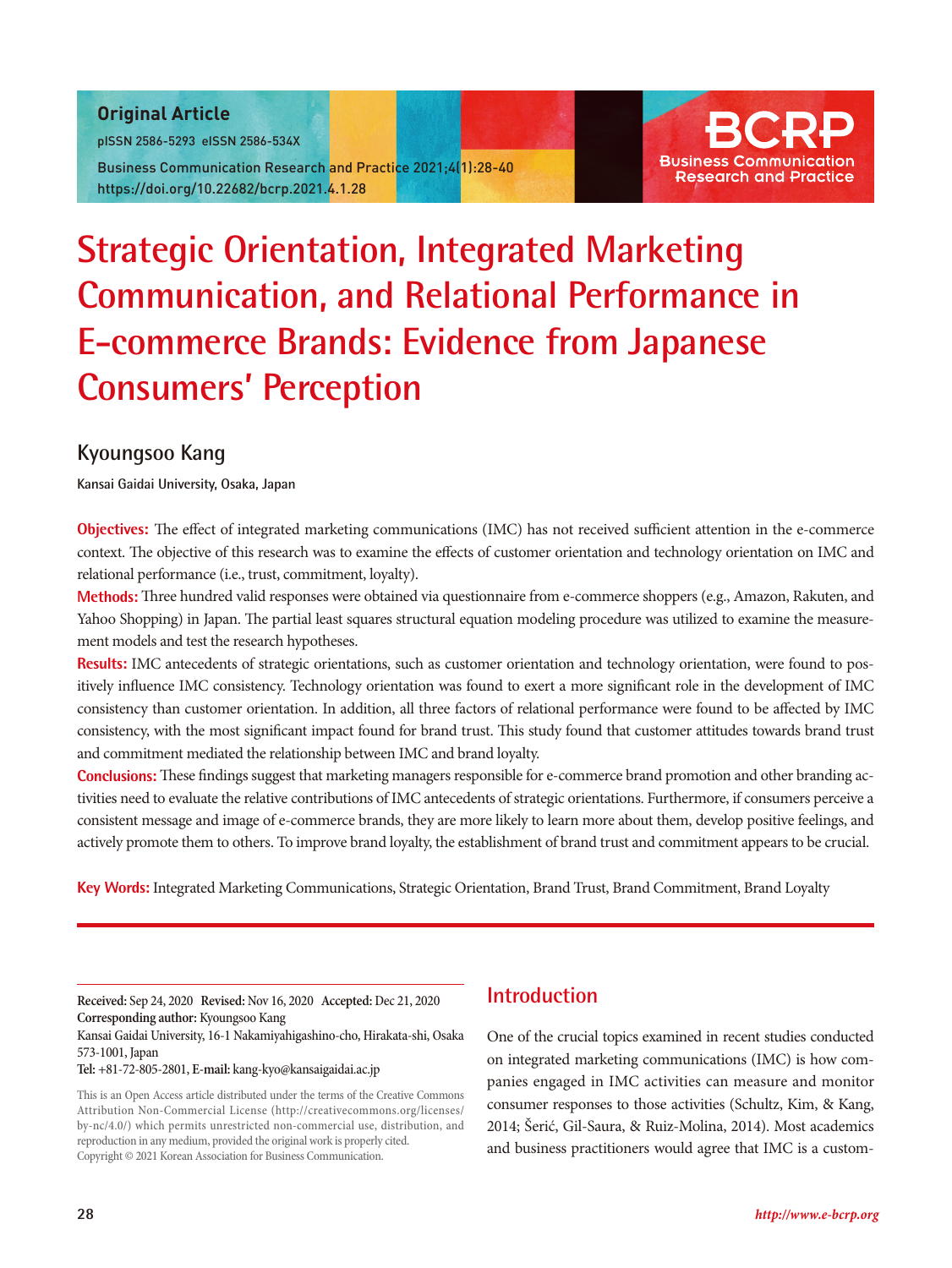er-centric concept (Bruhn & Schnebelen, 2017). Accordingly, the effects of IMC should be evaluated not only from the perspective of business operators but also from the perspective of customers.

While this topic has mainly been researched from the perspective of business managers in the past, this study aimed to elucidate the relationship between companies' strategic orientations and their IMC campaigns (Butkouskaya, Llonch Andreu, & Alarcón del Amo, 2017; Schultz et al., 2014). Researchers who conducted prior studies on this topic have demonstrated the effects of companies' orientations (e.g., market and brand orientations) on their IMC and business results. However, the value of IMC as perceived by customers is significantly different from how business managers view it. In other words, integration of marketing communications results in the integration of messages and their intended meanings, which in turn positively influences consumer sentiment and behavior and also serves the important function of cultivating and maintaining relationships with customers (Kim & Ko, 2012; Mihart, 2012). While past research on corporate managers has been useful for understanding sales revenue, profit, and other financial outcomes as indicators of a manager's business performance, these criteria are not the optimal metrics for measuring the consumer psyche and other more subtle attributes, such as how emotionally committed and loyal consumers are to a given brand.

Little research has yet explored the causal relationship between strategic orientation and IMC from the customers' perspective, except for the study conducted by Butkouskaya et al. (2017), which focused on customer and technology orientation, examining how those two factors affected IMC. However, that study was insufficiently thorough since it sought to understand brand loyalty based only on behavioral variables, even though IMC performance could be affected by multiple other factors. Such a claim might be justified, given the general consensus that brand loyalty is a concept that should be assessed using both behavioral and attitudinal approaches (Jacoby & Chestnut, 1978). To accurately observe the extent and mechanism of IMC influencing the decision-making process by end users in their purchasing activities, it is crucial to develop a research framework that considers both the behavioral and attitudinal aspects of brand loyalty. Hence, this study aimed to analyze the effects of IMC on certain brands in terms of end users' commitment, the formation of trusting relationships with end users, and how those influence behavioral variables, while treating brand loyalty as a concept that encompasses both behavioral and psychological phenomena in consumers, to advance the previous research conducted on this particular topic.

With the aforementioned background and issues in mind, this study focused on the practice of customer orientation aimed at surveying and fulfilling customer needs and wants, as well as on the practice of technology orientation on innovation and R&D activities. The study then attempted to explain the effects of IMC on the consistency of marketing messages, communication channels, and brand image as perceived by consumers, along with the mechanism through which the aforementioned processes occur. More specifically, this study was designed to achieve the following objectives: (i) to show from the customer perspective the potential effects of a company's customer orientation and technology orientation on its IMC, (ii) to identify the effects of a company's IMC on its relational performance involving its brands and customers, (iii) to clarify the relationships between the various factors involved in the relational performance between brands and customers, and finally, (iv) to examine whether brand trust and commitment mediate the relationship between IMC and brand loyalty.

### **Theoretical Framework**

### **Customer-Based IMC**

In a customer-based IMC model, the importance of bilateral communication between business operators and their customers or consumers is emphasized (Bruhn & Schnebelen, 2017). The concept of IMC has evolved over the years, from the initial "one voice, one look" tactical approach to the more holistic strategic business process of managing entire companies (Kliatchko, 2008). While the former version of IMC is defined from the customers' perspective, the latter is designed from a corporate management's perspective, which is the key difference between the two. Viewed from the vantage point of customers, as this study intended to do, IMC is a concept that exists in a different dimension from where companies' strategic positions or various management and organizational issues arise. The customer-based IMC model is intended to integrate various marketing communications on a strategic level, as is the focal point of the "one-voice" approach, in terms of the perceptions of the customers targeted by IMC (Finne & Grönroos, 2009).

This is, however, a rather complex process for the customers involved. Under the relationship-based communication model, additional unwanted pieces of information in the external environment often interfere with corporate messages before they reach the customers (Duncan & Moriarty, 1998). Furthermore, if inconsistent messages are transmitted through different communication channels in a marketing campaign, it could result in incoherent corporate and brand images, making it more difficult for the intended images to leave an impression on customers, possibly even leaving them with a sense of distrust (Buchanan-Oliver & Fitzgerald, 2016). Moreover, if inconsistent informa-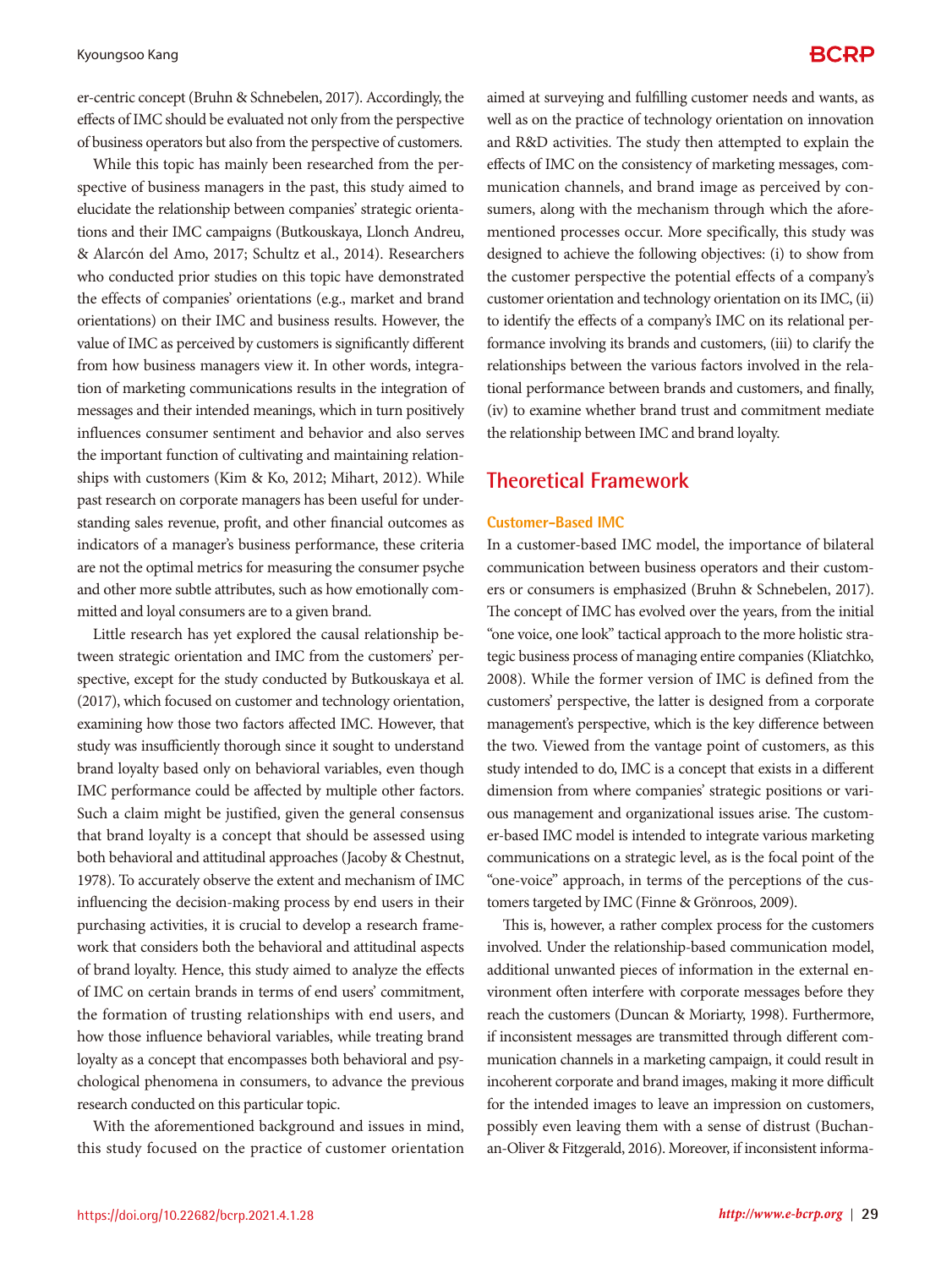tion is communicated, it will be difficult to alter customer awareness or behavior as intended, even if the information reaches customers across multiple communication channels. If the brand qualities and imagery being communicated are kept unified and consistent, however, the perceived brand value will be enhanced, ensuring a positive evaluation from customers (Šerić et al., 2014). Hence, the unification of messages, communication channels, and projected brand images is a sound starting point for evaluating the effects of IMC from the customers' perspective and is also a crucial element for cultivating relationships with customers. This is the main focal point of this study.

### **IMC Antecedents**

The term "customer orientation," as a constituent factor of market orientation, is defined as "an organization's culture to sufficiently understand its target customers to be able to create superior value for them continuously" (Narver & Slater, 1990, p. 21). Gatignon and Xuereb (1997), however, define customer orientation as "the ability to identify, analyze, understand, and answer customer needs" (p. 4). At any rate, a customer-oriented company always gathers market information, shares it among all concerned departments and decision-makers, and swiftly adapts to the ever-changing market (Kohli & Jaworski, 1990). This corporate strategy to remain sensitive to market changes and pursue customer orientation to its fullest extent is also supported by the dynamic capabilities theory, which views IMC as an integral part of corporate strategy for gaining a competitive advantage. Furthermore, Butkouskaya et al. (2017) recently provided empirical evidence of the positive impact of customer orientation on IMC consistency.

For market-oriented businesses today, fast-paced technological innovations and other sources of pressure from the external environment are constantly in play and cannot be ignored. According to Gatignon and Xuereb (1997), the term "technology orientation" means "an organization's ability to invest in R&D and apply new technologies to develop new products and conduct marketing communication and other marketing activities" (Gatignon & Xuereb, 1997, p. 5). For example, social networks enable marketers to communicate with their target customers and engage them in interactive dialogues, obtain feedback, collect larger amounts of customer data, and access new digital channels to meet ever-changing customer needs (Peltier, Zahay, & Lehmann, 2013; Schultz, 2016). Likewise, since customers can obtain the latest information on brands from businesses, this positively influences their perception of brand communication (Ndubisi, Malhotra, & Wah, 2009). Considering the importance of having the latest information on customers and the market for conducting IMC successfully, it is surmised that technology orientation positively affects the marketing communication activities of a business (Mulhern, 2009). As such, the following hypotheses are proposed:

- • Hypothesis 1: Customer orientation is positively related to IMC.
- • Hypothesis 2: Technology orientation is positively related to IMC.

### **IMC Consequences for Relationship Performance** *IMC and Brand Trust*

Since communication is positively related to brand trust, many researchers agree that strengthening communication is a viable first step toward both retaining existing customers and acquiring new ones. While "brand trust is conceptualized as a willingness of one party to rely on another in an exchange process" (Morgan & Hunt, 1994, p. 23), if a business operator is able to communicate consistent messages throughout the exchange process, its trustworthiness as perceived by customers is expected to increase (Brownell & Reynolds, 2002; Sawaftah, 2020; Šerić, Ozretić-Došen, & Škare, 2020). For example, Alden, Basil, and Deshpande (2011) argue that consistent messages through brand promotion strategy have synergistic effects on communication and improve consumers' trust, loyalty, and commitment to the brand. Leeman and Reynolds (2012) reported that the quality of communication was one of the most crucial factors in developing and maintaining sound relationships between consumers and brands. Melewar, Foroudi, Gupta, Kitchen, and Foroudi (2017) also studied the effects of corporate communication on consumer trust, commitment, and loyalty in retail business and found that favorable perceptions of brand communication among customers positively affected these three variables regarding businesses promoting those brands. Therefore, the following hypothesis is proposed:

• Hypothesis 3: IMC is positively related to brand trust.

### *IMC and Brand Commitment*

Brand commitment can be defined as "the emotional or psychological attachment to a certain brand within a product category" (Lastovicka & Gardner, 1977, p. 68) or "the degree to which the brand is deeply embedded in the consumers' psyche as an acceptable choice within the product category" (Traylor, 1981, p. 51). While brand commitment can be classified into the three components of affective commitment, continuance commitment, and normative commitment (Allen & Meyer, 1996), this study treats brand commitment as a single unified concept. Thus, the term is used in this paper to mean affective commitment signifying an emotional or psychological attachment to, and maintenance of one's relationship with, a brand in the long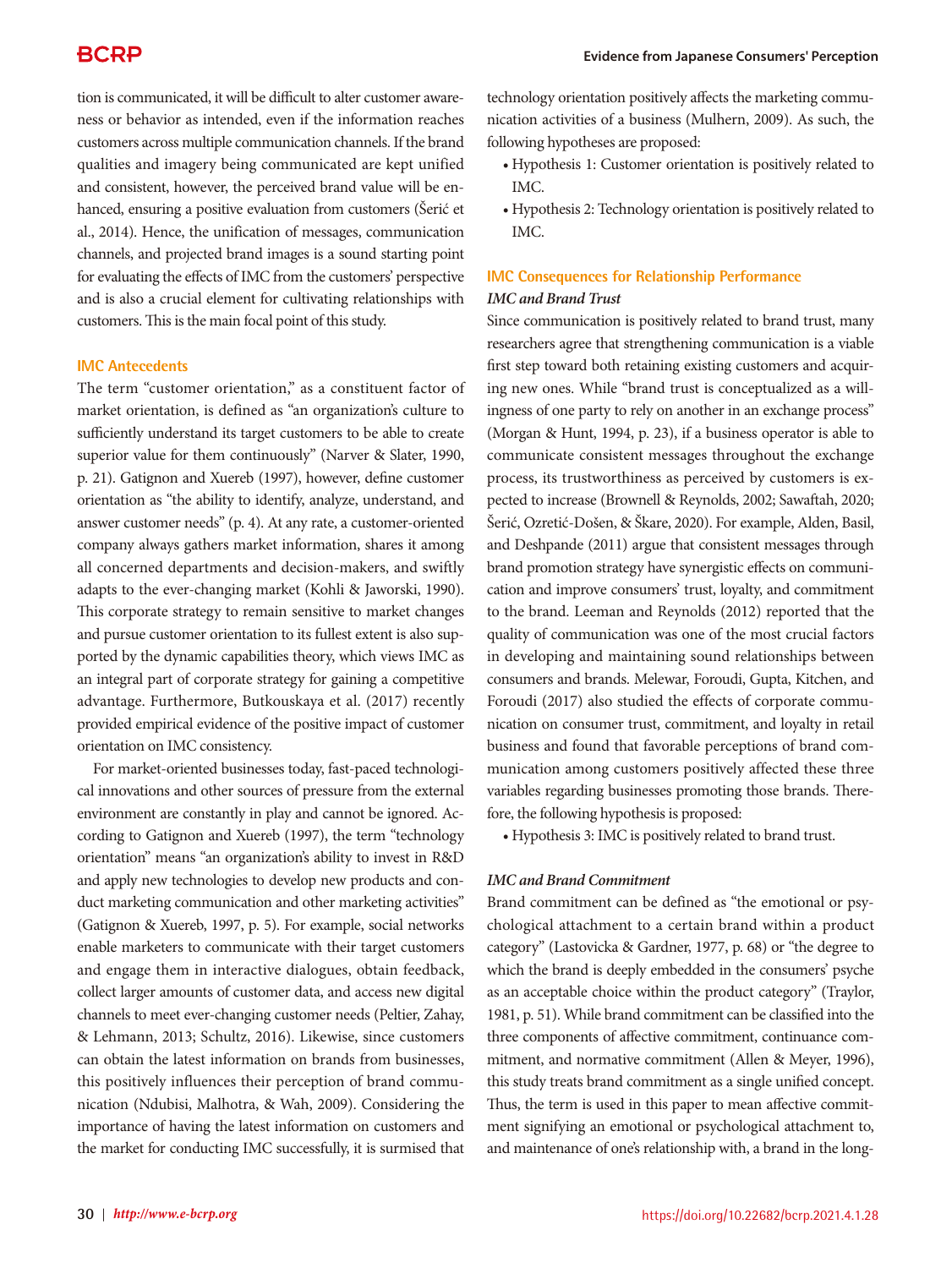term. Keller (2009, p. 146) emphasized that consumers tend to be more emotionally attached to strong brands, and that IMC is a powerful method for cultivating a positive attitude and emotion in consumers toward brands and for developing an emotional connection between consumers and brands. In addition, Melewar et al. (2017) and Šerić et al. (2020) demonstrated that maintaining consistency in brand messages positively affects brand commitment and loyalty from an IMC perspective. Based on these premises, this study proposes the following hypothesis:

• Hypothesis 4: IMC is positively related to brand commitment.

#### *IMC and Brand Loyalty*

Brand loyalty is one of the important components comprising brand equity, which determines brand value, defined as "the degree to which consumers are emotionally attached to specific brands" (Aaker, 1991, p. 39) and "the consumers' deeply held commitment to rebuy or repatronize a preferred product/service of specific brands in the future despite situational influences and marketing efforts having the potential to cause switching behavior" (Oliver, 1999, p. 34). In particular, brand loyalty is used as a concept for understanding consumers' behavioral characteristics, and is applied in many instances as an index of their repeat purchase activities for the same brands over time (Dick & Basu, 1994). As for the relationship between IMC and brand loyalty, Keller (2009) argued that maintaining consistent brand messages and image has a strong effect on improving brand loyalty, while Šerić et al. (2014) claimed that an optimal combination of effective communication disciplines can help keep existing customers while reinforcing their loyalty. Zhang, Shabbir, Pitsaphol, and Hassan (2015) provided empirical evidence that IMC positively affects customer loyalty. Likewise, Šerić et al. (2020) recently demonstrated that communication consistency has a strong direct impact on brand loyalty with fast-food brands. Based on these arguments, this study proposes the following hypothesis:

• Hypothesis 5: IMC is positively related to brand loyalty.

### *Relationship between Brand Trust, Brand Commitment, and Brand Loyalty*

Previous research has shown that brand trust promotes brand commitment and improves brand loyalty. For example, Kim, Han, and Lee (2001) demonstrated that trust is a key factor in measuring customer satisfaction and the quality of a brand's relationship with customers, and also positively affects commitment, the likelihood of repeat purchases, and word-of-mouth behavior. In addition, a study conducted by Wilkins, Merrilees, and Herington (2010) on key drivers of customer loyalty

showed that brand trust affects customer loyalty by influencing their attitudes toward brands. Tanford, Raab, and Kim (2011) also confirmed that affective commitment positively influences the constituent factors of brand loyalty, such as unwillingness to switch brands, willingness to pay more for a product or service, and willingness to recommend a brand to others. Further, Šerić et al. (2020) recently provided empirical evidence of a significant and positive relationship between brand trust and brand loyalty and between affective brand commitment and brand loyalty in the fast-food industry. Similarly, Shin, Amenuvor, Basilisco, and Owusu-Antwi (2019) found that brand trust and brand commitment is positively and significantly related to the brand loyalty of South Korean smartphone users. Thus, the following hypotheses are proposed:

- • Hypothesis 6: Brand trust is positively related to brand commitment.
- • Hypothesis 7: Brand trust is positively related to brand loyalty.
- • Hypothesis 8: Brand commitment is positively related to brand loyalty.

#### *Mediating Role of Brand Trust and Commitment*

As stated by Mukherjee and Nath (2007), in the online environment, brand trust functions as a mediating variable in the relationship between relational dimensions such as communication and most of the consequences related to customers, such as brand loyalty. Additionally, Sawaftah (2020) stated that IMC has an impact on brand trust, and since brand trust has an impact on brand loyalty, brand trust plays a mediating role between IMC and brand loyalty.

 Melewar et al. (2017) highlighted that future studies could focus on examining the effect of brand commitment on the link between IMC and brand loyalty. However, previous studies on the mediating role of brand commitment revealed inconsistent results (e.g., Melewar et al., 2017; Šerić et al., 2020). These inconsistencies indicate that the mediating role of brand commitment needs to be reinvestigated. Hence, this study examined brand commitment as a new mediator, since very few studies have investigated the effect of this variable in this context. All in all, it is important to examine whether brand commitment mediates the relationship between IMC and brand loyalty to build long-term relationships between customers and brands. Based on this, the following hypotheses are proposed:

- • Hypothesis 9: Brand trust mediates the relationship between IMC and brand loyalty.
- • Hypothesis 10: Brand commitment mediates the relationship between IMC and brand loyalty.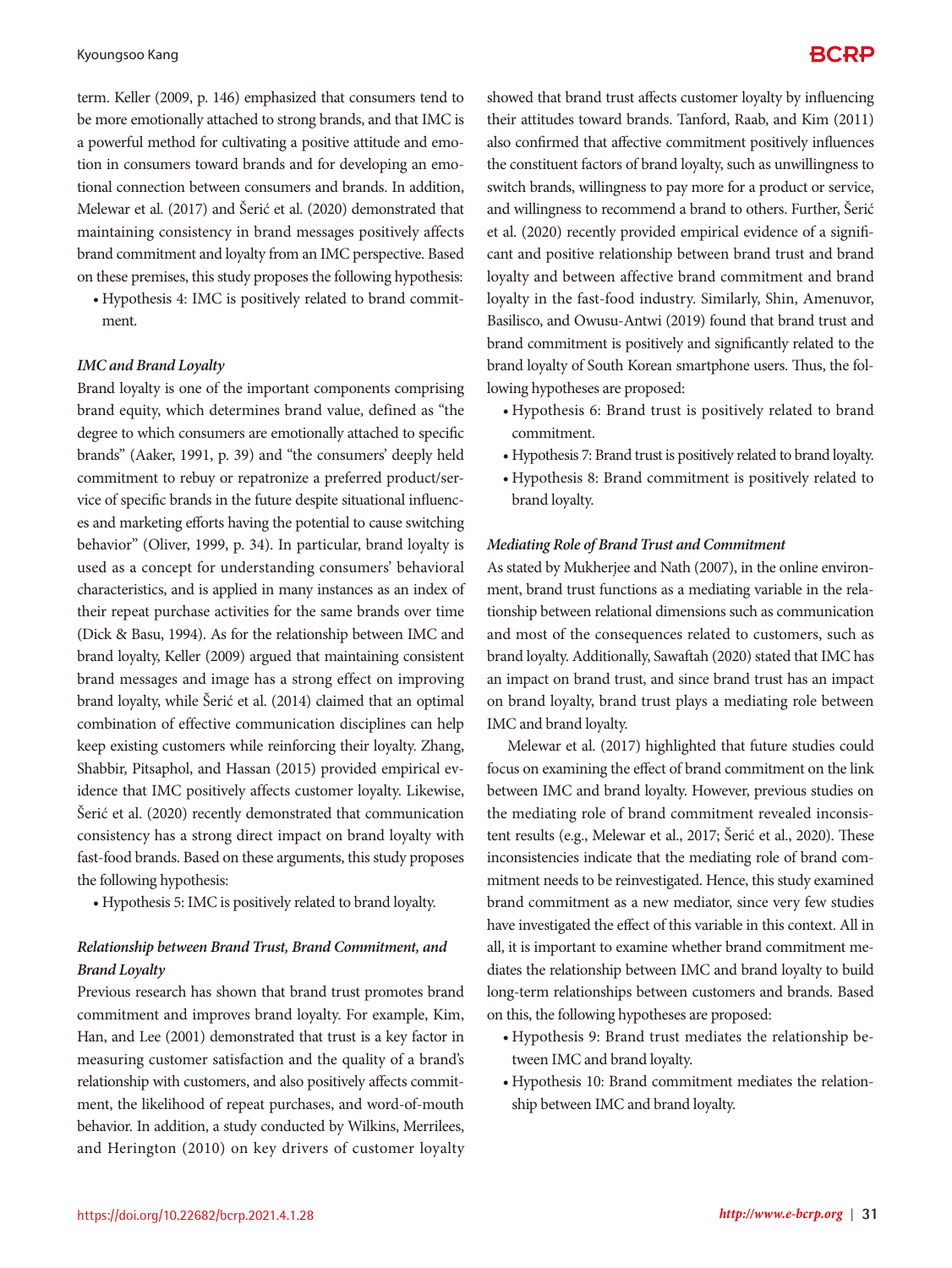### **Methods**

### **Data Collection and Sample Profile**

In this study, a web-based survey was used, as it would enable efficient data collection on statistical populations representing an e-commerce marketplace. The author delegated several steps of the research process to Rakuten Insight, which had approximately 2.2 million qualified panelists in 2019, including the recruitment of participants, construction of a web-based questionnaire and answer form, and data collection. Questionnaires were distributed to 10,000 panelists selected by sex and age using simple random sampling.

The participants in this study were selected from a pool of individuals who registered as study candidates on the Rakuten Insight website. Anyone willing to participate could enroll in the study on a first-come, first-served basis, unless they met the exclusion criteria. The distribution of questionnaires began on June 25, 2020, and ended on July 12, 2020, when the target numbers of respondents for each sex and age were met. The final sample size was 300 respondents, who were randomly chosen among e-commerce users over 20 years of age who had online shopping experience. Their demographic characteristics are shown in Table 1.

### **Measurement Tool**

In this study, metrics proven to be reliable and suitable in previous research were adopted, and all data were measured on a 5-point Likert scale. As shown in Table 2 below, the six metrics used by Narver and Slater (1990) were applied as IMC antecedents for customer orientation. For technology orientation, this study used the four metrics adopted by Gatignon and Xuereb (1997). For IMC, the five metrics developed by Lee and Park (2007) and used by Porcu, Del Barrio-García, and Kitchen (2017) and Šerić et al. (2014) were also applied. This study made it a particular point to ask respondents whether they felt that the selected brands were communicating consistent brand messages (i.e., visual and linguistic factors) through various communication means and channels (e.g., advertising, sales promotion, public relations [PR], social networking service [SNS], etc.) and maintaining consistent brand images. To analyze IMC performance factors, the five metrics used by Delgado-Ballester (2004) on brand trust were applied, while the three metrics used by Mattila (2006) were applied for brand commitment. Lastly, for brand loyalty, five of the metrics proposed by Kim and Kim (2004) were used to obtains measurements for this study.

### **Data Analysis**

This study used partial least squares structural equation mod-

#### **Table 1.** Participant demographic information

| <b>Classification</b>                          | $n$ (%)    |
|------------------------------------------------|------------|
| Gender                                         |            |
| Male                                           | 171 (57)   |
| Female                                         | 129 (43)   |
| Age                                            |            |
| $20 - 29$ years                                | 22(7.3)    |
| $30 - 39$ years                                | 51 (17.0)  |
| 40-49 years                                    | 86 (28.7)  |
| 50-59 years                                    | 75 (25.0)  |
| $60-69$ years                                  | 47 (15.7)  |
| 70 years and above                             | 19(6.3)    |
| Education                                      |            |
| Junior high graduate                           | 4(1.3)     |
| High school graduate                           | 79 (26.3)  |
| College graduate                               | 62 (20.7)  |
| University graduate                            | 141 (47.0) |
| Master and higher                              | 14(4.7)    |
| Job title                                      |            |
| Public official                                | 13(4.3)    |
| Corporate officer                              | 10(3.3)    |
| Full-time employee                             | 89 (29.7)  |
| Temporary workers                              | 18(6.0)    |
| Self-employed and freelancers                  | 41 (13.7)  |
| Undergraduates and graduate students           | 6(2.0)     |
| Part-time jobs                                 | 31 (10.3)  |
| Homemaker                                      | 34(11.3)   |
| Unemployment                                   | 51 (17.0)  |
| Other                                          | 7(2.3)     |
| Recently used brands from e-commerce retailers |            |
| Amazon Japan                                   | 80 (26.7)  |
| <b>Rakuten Market</b>                          | 179 (59.7) |
| Yahoo! Shopping                                | 27 (9.0)   |
| Mercari Corporation                            | 7(2.3)     |
| <b>ZOZOTOWN</b>                                | 4(1.3)     |
| Rakuma                                         | 1(0.3)     |
| Others                                         | 2(0.7)     |
| <b>Total</b>                                   | 300 (100)  |

elling (PLS-SEM) technique to measure the proposed study model. PLS is a component-based analysis that has been used as an alternative to covariance-based SEM such as LISREL and AMOS. PLS is most appropriate for data analysis when examining unexplored relationships and when the constructs being studied are relatively new or changing. In addition, PLS is suitable for estimating rather complex causal models and analyzing small samples, and is widely used in marketing research (Hair,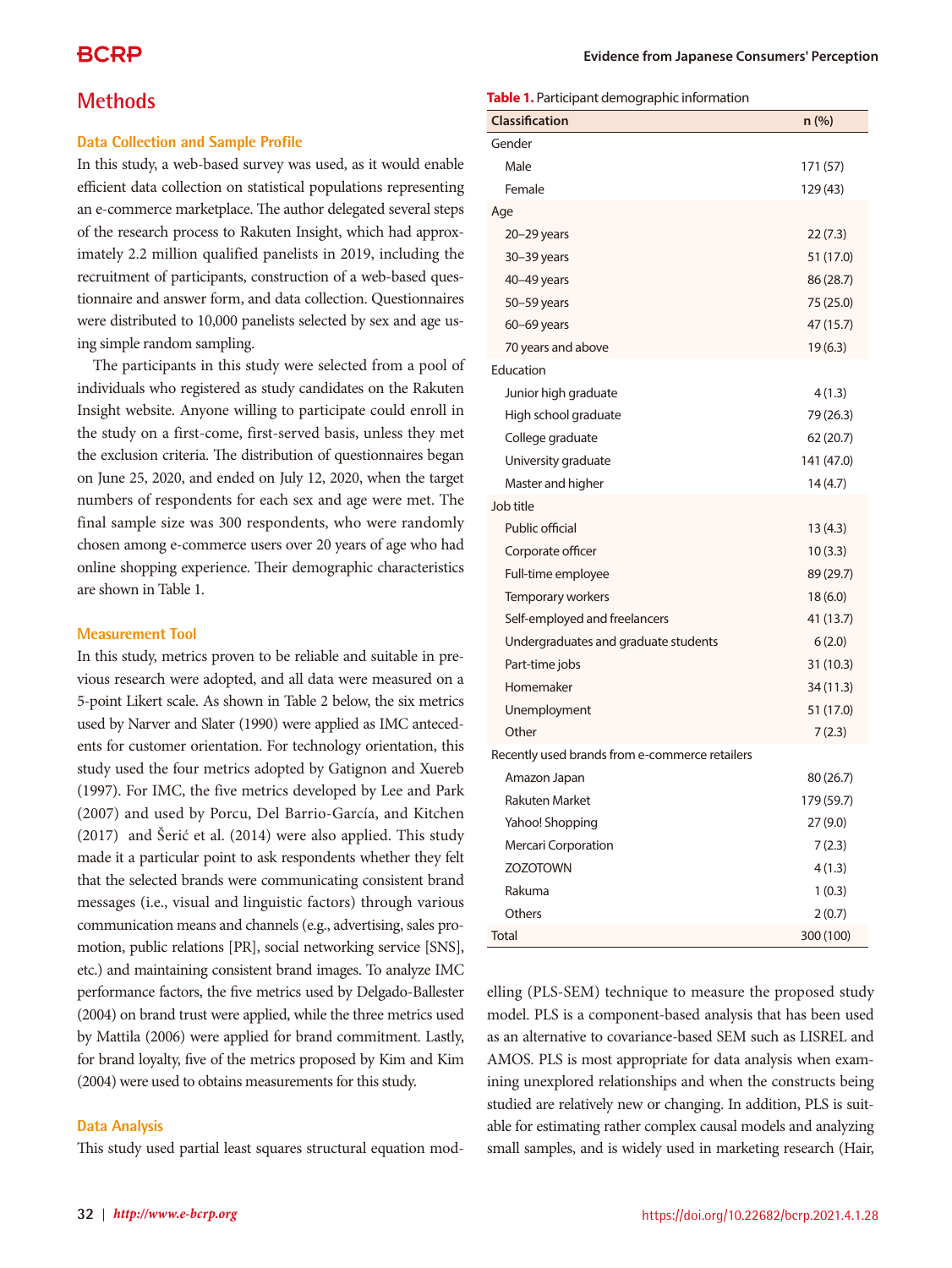### **Table 2.** Validity and reliability of the measurement tool

| Variables and scale items                                                                                                                 | FL.   | t-value | $\alpha$ | <b>CR</b> | <b>AVE</b> |
|-------------------------------------------------------------------------------------------------------------------------------------------|-------|---------|----------|-----------|------------|
| Customer orientation                                                                                                                      |       |         |          |           |            |
| 1.1 (Brand) is strongly committed to your needs.                                                                                          | 0.846 | 31.806  | 0.902    | 0.925     | 0.673      |
| 1.2 (Brand) products/services create value for you.                                                                                       | 0.821 | 26.190  |          |           |            |
| 1.3 (Brand) is interested in what products/services you will need in the future.                                                          | 0.822 | 37.298  |          |           |            |
| 1.4 (Brand) satisfy your needs.                                                                                                           | 0.851 | 37.208  |          |           |            |
| 1.5 (Brand) sends you surveys to assess the quality of their products and services.                                                       | 0.754 | 23.559  |          |           |            |
| 1.6 (Brand) supports you with after-sales service.                                                                                        | 0.823 | 35.251  |          |           |            |
| Technological orientation                                                                                                                 |       |         |          |           |            |
| 2.1 (Brand) new products are always at the state of the art of the technology.                                                            | 0.864 | 33.683  | 0.913    | 0.939     | 0.793      |
| 2.2 Relative to other brands, (Brand) new products are more ambitious.                                                                    | 0.883 | 42.467  |          |           |            |
| 2.3 (Brand) is very proactive in the construction of new Technical solutions to answer<br>my needs.                                       | 0.901 | 54.396  |          |           |            |
| 2.4 (Brand) is always the first one to use a new technology for its new product<br>development.                                           | 0.912 | 79.716  |          |           |            |
| Integrated marketing communications                                                                                                       |       |         |          |           |            |
| 3.1 (Brand)'s intended message is consistently delivered through all communications<br>channels (e.g., advertising, SNS, SP, Website).    | 0.782 | 24.403  | 0.885    | 0.915     | 0.683      |
| 3.2 (Brand) maintains consistency in all visual components of its communication (e.g.,<br>Trademarks, Logos, Models and Color).           | 0.830 | 29.380  |          |           |            |
| 3.3 (Brand) maintains consistency in all linguistic components (e.g., Slogans) of<br>communication in all media.                          | 0.816 | 26.692  |          |           |            |
| 3.4 (Brand) has a consistent brand image.                                                                                                 | 0.854 | 45.843  |          |           |            |
| 3.5 (Brand) does not alter the brand image, even as its context changes, but maintains<br>its consistency from the long-term perspective. | 0.850 | 39.559  |          |           |            |
| <b>Brand trust</b>                                                                                                                        |       |         |          |           |            |
| 4.1 (Brand) are very reliable.                                                                                                            | 0.853 | 40.026  | 0.921    | 0.941     | 0.760      |
| 4.2 (Brand) is honest.                                                                                                                    | 0.873 | 36.876  |          |           |            |
| 4.3 (Brand) are reliable in terms of quality.                                                                                             | 0.855 | 36.351  |          |           |            |
| 4.4 (Brand) fulfils its promises.                                                                                                         | 0.875 | 45.256  |          |           |            |
| 4.5 (Brand) provide reliable information.                                                                                                 | 0.901 | 53.504  |          |           |            |
| <b>Brand commitment</b>                                                                                                                   |       |         |          |           |            |
| 5.1 I am committed to (brand).                                                                                                            | 0.855 | 40.724  | 0.830    | 0.898     | 0.746      |
| 5.2 I feel a strong emotional attachment to (brand).                                                                                      | 0.892 | 47.347  |          |           |            |
| 5.3 (brand) has a great deal of personal meaning for me.                                                                                  | 0.844 | 36.689  |          |           |            |
| <b>Brand loyalty</b>                                                                                                                      |       |         |          |           |            |
| 6.1 I am satisfied with my decision to purchase from (brand).                                                                             | 0.818 | 32.957  | 0.876    | 0.910     | 0.669      |
| 6.2 I intend to recommend the (brand) that I regularly use to people around me.                                                           | 0.831 | 33.085  |          |           |            |
| 6.3 I will make purchase again on the (brand).                                                                                            | 0.840 | 35.497  |          |           |            |
| 6.4 I consider (brand) to be my first choice to buy the kind of product.                                                                  | 0.843 | 39.063  |          |           |            |
| 6.5 My preference for (brand) would not willingly change.                                                                                 | 0.754 | 23.247  |          |           |            |

*Note.* FL, factor loading; *t*-value; *t*-value bootstrap; α, Cronbach's α; CR, composite reliability; AVE, average variance extracted; SNS, social networking service; SP, sales promotion.

FL (> 0.70), CR (0.6–0.9), AVE (> 0.5), α (0.6–0.9).

Hult, Ringle, & Sarstedt, 2017).

This study meets these criteria, as the relationships analyzed

herein have been neglected in the e-commerce sector, and IMC is a continuously evolving paradigm. Furthermore, the model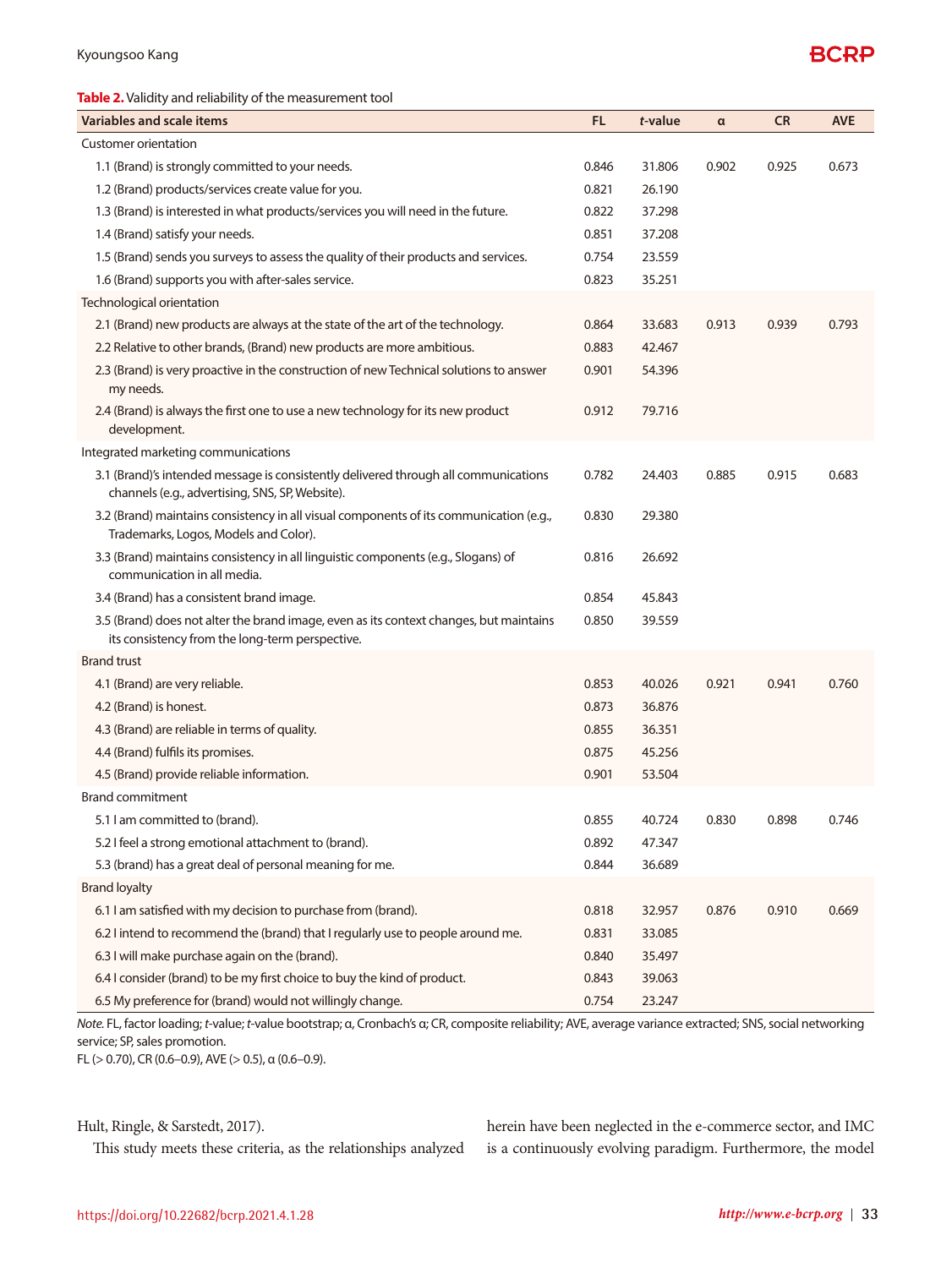of this study consisted of 10 hypotheses and the sample size was relatively small  $(N = 300)$ , suggesting that PLS was a suitable technique for data analysis. In addition, this sample met the minimum sample size requirements suggested by Hair et al. (2017), corresponding to 10 times the largest number of structural paths directed at a particular construct in the inner path model.

For data analysis, SPSS version 24.0 was used for simple data tallying and descriptive statistics, after which SmartPLS 3 was used to examine the reliability and validity of the applied measurement scales and to test the hypotheses. PLS algorithms and bootstrapping (5,000 iterations at significance level of 5%) were used to examine whether the measurement and structural models met the criteria previously suggested by Hair et al. (2017).

### **Results**

#### **Reliability and Validity Assessment**

First, SmartPLS 3 was used to evaluate the reliability and validity of the measurement scale. As shown in Table 2, the factor load of each construct applied surpassed the tolerance threshold of 0.7 (Carmines & Zeller, 1979) for both products, while Cronbach's α coefficient was in the 0.830–0.921 range, and composite reliability was in the 0.898–0.941 range (Hair et al., 2017; Nunnally, 1978), suggesting that the measurement scale was sufficiently reliable.

In addition, as average variance extracted (AVE) remained in the 0.669–0.793 range for all factors, surpassing the threshold of 0.5, convergent validity could be deduced (Anderson & Gerbing, 1988). Finally, as shown in Table 3, when discriminant validity was reviewed, the positive square root of each AVE was below the square root of each correlation coefficient for each pair of factors, and the scale was proven to possess sufficient discriminant validity (Fornell & Larcker, 1981). As such, all measurements used in the measurement models met the threshold values, thereby demonstrating the validity of the measurement scale.

#### **Table 3.** Discriminant validity of the measurement tool

| Construct      | <b>BC</b> | <b>BR</b> | <b>BT</b> | <b>CO</b> | <b>IMC</b> | TO    |
|----------------|-----------|-----------|-----------|-----------|------------|-------|
| BC             | 0.864     |           |           |           |            |       |
| <b>BR</b>      | 0.620     | 0.818     |           |           |            |       |
| <b>BT</b>      | 0.617     | 0.701     | 0.872     |           |            |       |
| C <sub>O</sub> | 0.358     | 0.444     | 0.413     | 0.820     |            |       |
| <b>IMC</b>     | 0.463     | 0.485     | 0.490     | 0.486     | 0.827      |       |
| <b>TO</b>      | 0.392     | 0.468     | 0.434     | 0.598     | 0.608      | 0.890 |

*Note.* BC, brand commitment; BR, brand loyalty; BT, brand trust; CO, customer orientation; IMC, integrated marketing communications; TO, technological orientation.

### **Hypothesis Testing**

In the next analysis, all the hypotheses were tested and verified. First, the values of  $R^2$  (goodness of fit) and  $Q^2$  (predictive ability) were estimated and applied in order to demonstrate the suitability and predictability of the proposed models. For *R2* , Falk and Miller (1992) suggested using 0.10 as a reference value. As shown in Figure 1, the exogenous variables surpassed the recommended threshold of 0.10 with all structural models, demonstrating their suitability.  $Q^2$ , which is an index commonly used to verify the validity of predictions made by models, must be greater than 0 (Hair et al., 2017). As shown in Figure 1,  $Q^2$ surpassed 0 for all endogenous variables, demonstrating the validity of predictions made using the proposed models.

As shown in Table 4, after all hypotheses were tested for their prediction validity, bootstrapping (5,000 times) was performed to examine the statistical significance and impact of the path coefficients. The analysis demonstrated that customer orientation (H1:  $\beta$  = .191,  $p$  = .045) and technology orientation (H2:  $β = .494, p = .000$ ) had strong positive influences on IMC, and that IMC was more influenced by technology orientation than by customer orientation. The analysis also revealed that IMC positively affected relational performance in brand trust (H3: β = .490,  $p = .000$ ), brand commitment (H4: β = .211,  $p < .001$ ), and brand loyalty (H5: β = .130,  $p < .001$ ). In particular, IMC had a strong influence on brand trust. In terms of the relationships between relational performance factors, a significant positive influence was observed. As for the extent of that influence, the path (H6: β = .514,  $p < .001$ ) from hypothesis 6 (BT  $\rightarrow$  BC) showed the largest impact, followed by the path (H7: β = .471, *p* < .001) from hypothesis 7 (BT  $\rightarrow$  BR), and then the path (H8: β  $=$  .269,  $p < .001$ ) from hypothesis 8 (BC  $\rightarrow$  BR).

#### **Mediation Analysis**

To understand the mediating influence of brand trust and commitment in the relationship between IMC and brand loyalty, two mediation analyses were conducted using a bootstrapping procedure (MacKinnon, Lockwood, & Williams, 2004). Table 5 shows the indirect effects and the 95% bias-corrected confidence intervals obtained after applying bootstrap estimation. The two indirect effects studied were statistically significant (i.e., different from 0 in the population), as the 95% bias-corrected confidence interval of their estimates did not contain 0. Thus, as the direct effect of IMC on brand loyalty was significant, it was concluded that brand trust and brand commitment partially mediated the impact of IMC on brand loyalty. In other words, hypothesis 9 and hypothesis 10 were partially supported.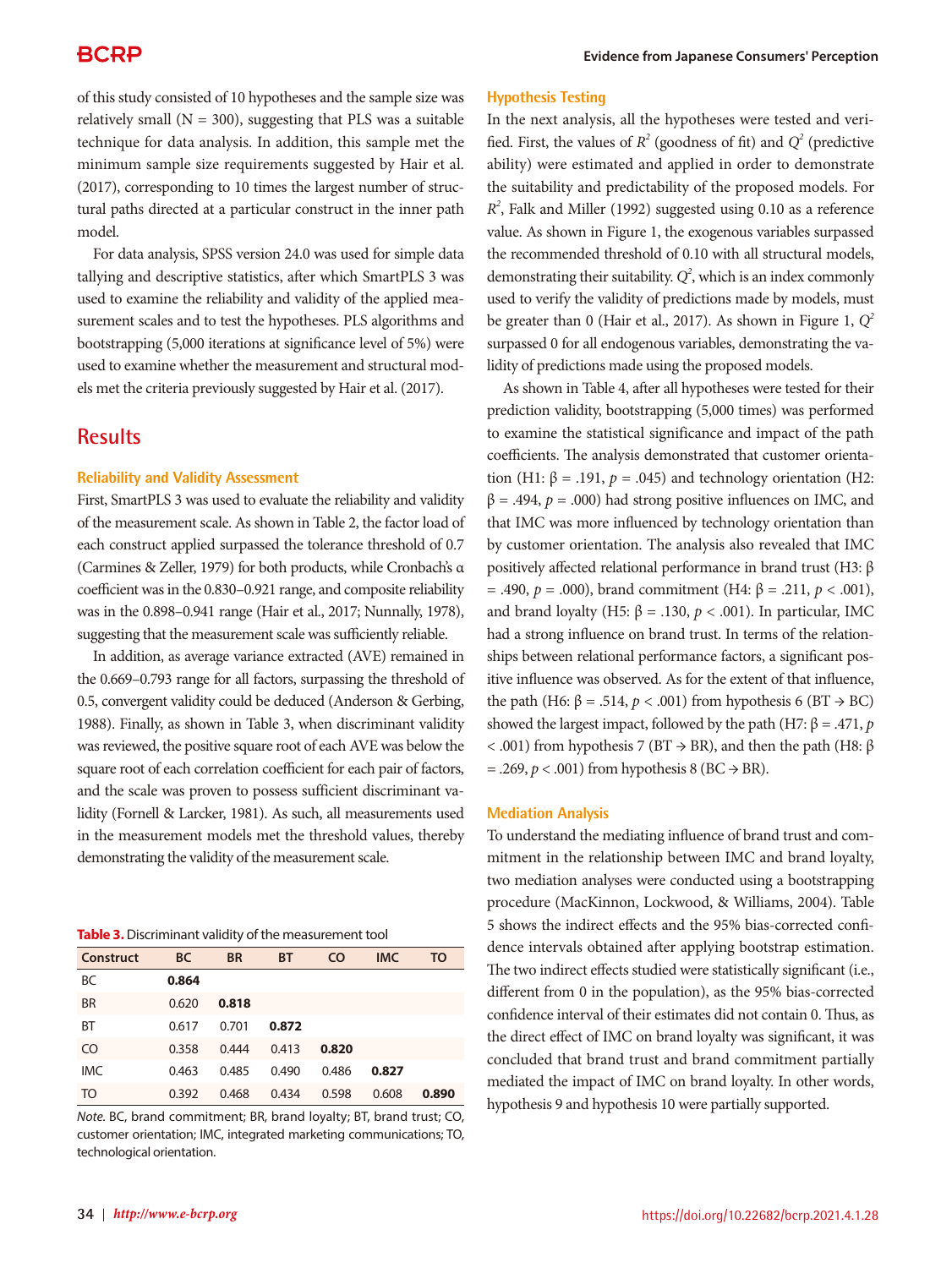

**Figure 1.** Results of the partial least squares structural model analysis. IMC,  $R^2 = .393$ ;  $Q^2 = .257$ ; BT,  $R^2 = .240$ ;  $Q^2 = .178$ ; BC,  $R^2 = .415$ ;  $Q^2 = .298$ ; BR,  $R^2 = .560$ ;  $Q^2 = .363$ .  $R^2 > .1$ ;  $Q^2 > 0$ . CO, customer orientation; TO, technological orientation; IMC, integrated marketing communications; BC, brand commitment; BT, brand trust; BR, brand loyalty.

| $\sim$<br><b>Hypothesis</b> | Path                 | Standardized $\beta$ | t-value     | <b>Result</b> |
|-----------------------------|----------------------|----------------------|-------------|---------------|
| H1                          | $CO \rightarrow$ IMC | 0.191                | $2.005*$    | Supported     |
| H <sub>2</sub>              | $TO \rightarrow IMC$ | 0.494                | $6.359***$  | Supported     |
| H <sub>3</sub>              | $IMC \rightarrow BT$ | 0.490                | $6.167***$  | Supported     |
| H4                          | $IMC \rightarrow BC$ | 0.211                | $3.515***$  | Supported     |
| H <sub>5</sub>              | $IMC \rightarrow BR$ | 0.130                | $2.701**$   | Supported     |
| H <sub>6</sub>              | $BT \rightarrow BC$  | 0.514                | $10.140***$ | Supported     |
| H7                          | $BT \rightarrow BR$  | 0.471                | $7.636***$  | Supported     |
| H <sub>8</sub>              | $BC \rightarrow BR$  | 0.269                | $4.695***$  | Supported     |

### **Table 4.** Results of hypothesis tests

*Note. t*-value; *t*-value bootstrap; CO, customer orientation; IMC, integrated marketing communications; TO, technological orientation; BT, brand trust; BC, brand commitment; BR, brand loyalty; β, standardized path coefficients. \**p* < .05, \*\**p* < .01, \*\*\**p* < .001.

#### **Table 5.** Results of mediation tests

| <b>Hypothesis</b> | Path                                | Standardized $\beta$<br>(indirect effect) | <i>p</i> -value | <b>Bias-corrected 95%</b><br>confidence interval |       | <b>Result</b>     |
|-------------------|-------------------------------------|-------------------------------------------|-----------------|--------------------------------------------------|-------|-------------------|
|                   |                                     |                                           |                 | Lower                                            | Upper |                   |
| H <sub>9</sub>    | $IMC \rightarrow BT \rightarrow BR$ | 0.231                                     | 0.000           | 0.153                                            | 0.324 | Partial mediation |
| H <sub>10</sub>   | $IMC \rightarrow BC \rightarrow BR$ | 0.057                                     | 0.005           | 0.024                                            | 0.110 | Partial mediation |

*Note.* IMC, integrated marketing communications; BT, brand trust; BR, brand loyalty; BC, brand commitment; Bootstrap results are based on 5,000 bootstrap samples.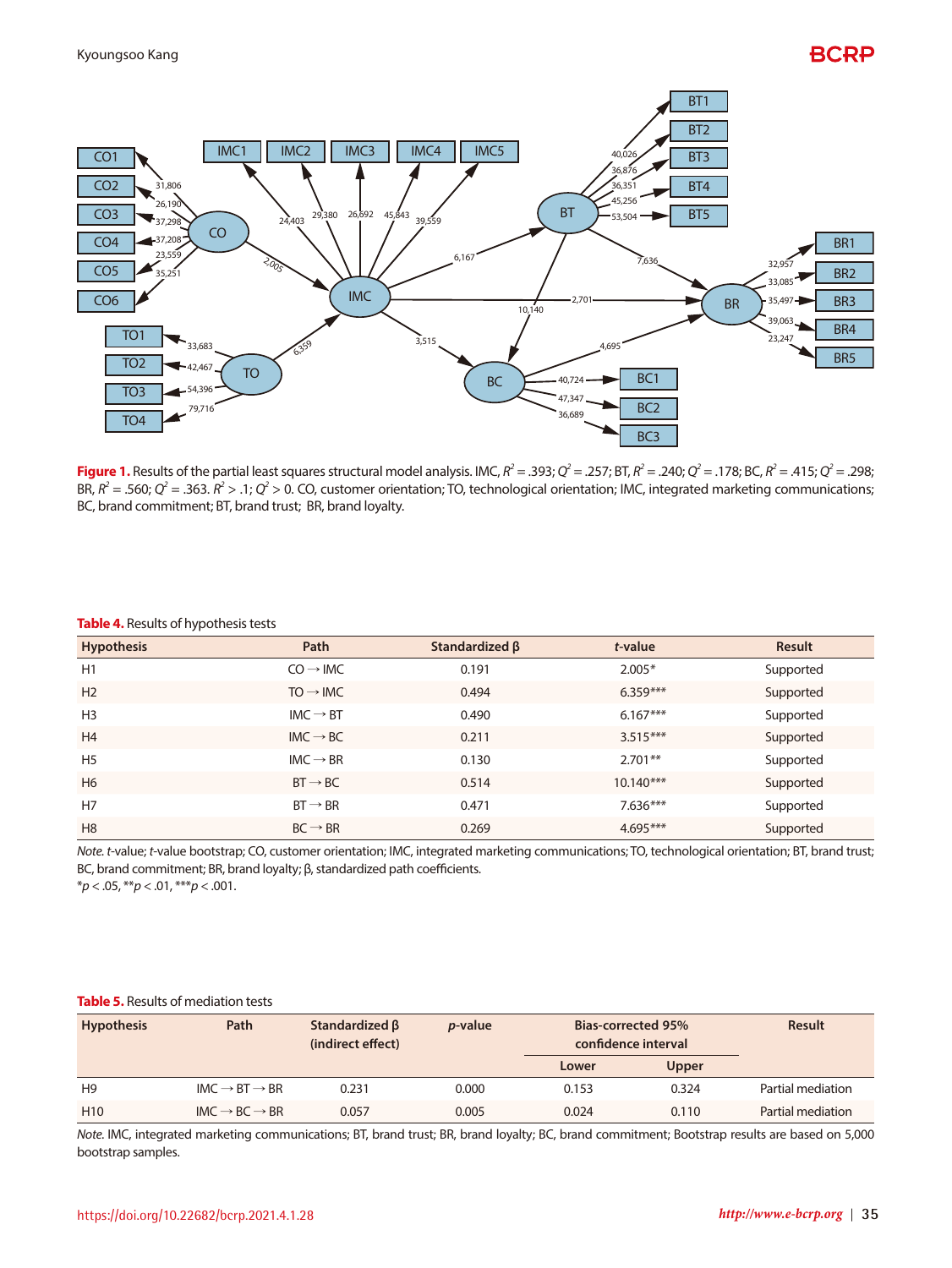### **Discussion**

### **Discussion on the Findings**

Based on the results presented above, the present section provides a summary of this study, examines its significance, and describes remaining issues that are yet to be addressed. First of all, this study provides evidence using a positive analysis of the effects of customer orientation and technology orientation on companies' IMC as perceived by customers. As in earlier findings from the perspective of managers (Luxton, Reid, & Mavondo, 2015, 2017; Reid, 2005), these results from the customer's point of view confirm the direct positive effect of customer orientation on IMC. This study also confirmed that companies' activities undertaken to meet their customers' needs positively influence the ability of companies to integrate and recognize the value of communication messages. Hence, if a company is intent on further improving the efficacy of its IMC, it might need to pay more attention to customers' behaviors and needs, integrate the insights derived from those observations internally, and focus more on delivering high value to customers. The findings of this study are supported by a former study that focused on other countries (Butkouskaya et al., 2017).

In addition, this study found that technology orientation, like customer orientation, affected IMC, though the impact of technology orientation on IMC was larger. This result, however, is not consistent with findings from previous research, which is likely due to differences that exist between the various countries and businesses that were surveyed (Butkouskaya et al., 2017). In particular, this finding indicates that if a business can cultivate a corporate image of itself as vigorously conducting R&D in e-commerce, actively putting new technology to use, and providing novel customer service, and successfully leaves its customers with this impression, it will positively influence a brand's value perceived by customers with respect to communication integration. In recent years, there has been a prominent trend in the e-commerce industry to offer seamless customer experiences by utilizing artificial intelligence and other cutting-edge technologies to strengthen bonds with customers. Thus, such efforts may be positively perceived by users of online shopping services in the e-commerce space.

Second, this study demonstrated the existence of a direct causal relationship between IMC and relational performance factors. That is, the hypothesis was confirmed that a company's ability to send consistent messages to its target customers through various communication channels results in customers correctly understanding and appreciating the value of a brand. In other words, if a company's customers are already experiencing information overload and lack sufficient processing ca-

pacity, the company sending excessive or inconsistent messages to customers likely leads to a situation where the customers' expectations of the company's brand are higher pre-purchase (Reid, 2005). Thus, companies should take necessary actions to avoid disparities between customers' expectations and experiences while taking into consideration customers' post-purchase evaluations (i.e., customer satisfaction, recommendation, and repurchase intentions) (Oliver, 1980). These findings support the results of previous research that consistent and unified communication with customers is crucial in improving the relational performance with customers through brands (Finne & Grönroos, 2009; Šerić et al., 2014, 2020).

Third, the strong influence of IMC on brand trust was found to be remarkable. This suggests that the diversification of communication channels has made it increasingly difficult for customers to assimilate and comprehend messages sent by businesses. Furthermore, as customers are constantly subjected to information overload and rendered incapable of filtering and receiving only the brand information they need, they might misunderstand brand messages that businesses provide, incorrectly perceive brand value, and ultimately make the wrong purchase decisions (Mihart, 2012). This means that a company's ability to engage in brand communication in a consistent and unified manner for the medium- to long-term enables strong psychological relationships with customers in terms of trust and emotional attachment toward the company's brands. Thus, it could be deduced that brand trust might be a crucial factor for maintaining sound relationships with customers in the e-commerce industry in Japan. This finding is supported by a former study that found the same result (Sawaftah, 2020; Šerić et al., 2020).

Fourth, this study found that customer attitudes toward brand trust and commitment mediated the relationship between IMC and brand loyalty in the e-commerce sector. This suggests that IMC not only has a direct positive impact on brand loyalty, but also indirectly improves it by raising end users' level of trust and commitment toward brands. One particularly noteworthy finding is that the indirect influence of IMC over brand loyalty is greater than the direct influence when it comes to consumers' trust in and commitment to e-commerce brands. Therefore, marketing managers should specifically focus on these factors in order to build a long-term and mutually profitable relationship with customers and cultivate brand loyalty for a competitive advantage in the e-commerce marketplace. This is consistent with previous research showing that brand trust and commitment mediate the relationship between IMC and brand loyalty (Melewar et al., 2017; Šerić et al., 2020).

Fifth, this study showed relationships between relational performance involving brands and customers and its driving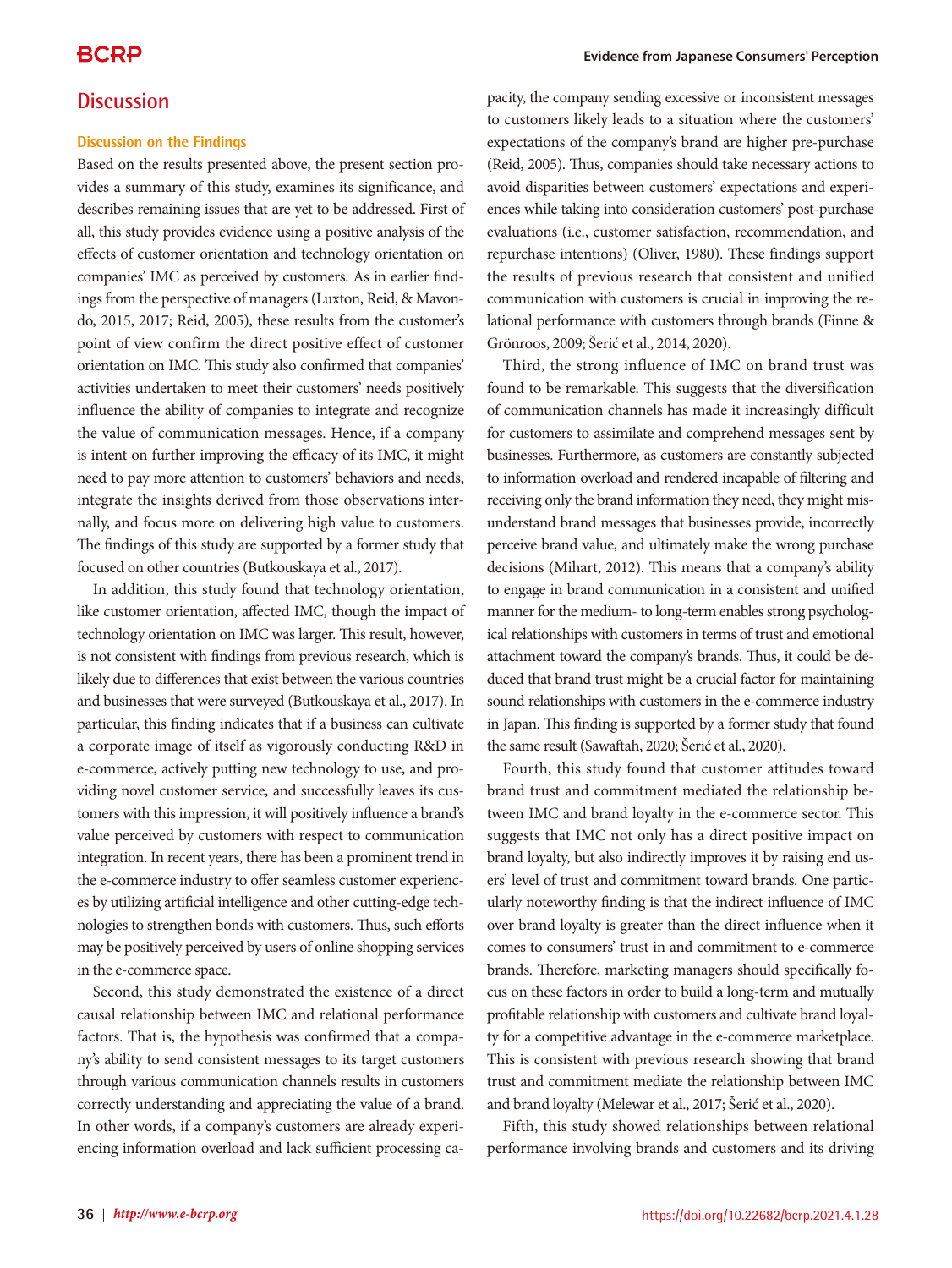factors (i.e., trust, commitment, and loyalty). The findings from the study demonstrate strong correlations between trust and commitment, trust and loyalty, and commitment and loyalty. In other words, if a company wants to gauge how its communication activity is influencing its customers' brand loyalty, it could effectively do so by considering brand trust and commitment together as interrelated relational performance factors. The knowledge obtained from this study suggests that businesses hoping to improve their brand management should seek to understand brand loyalty not only by their customers' actual purchase activities, but also by understanding the relationship between brand trust and brand commitment that drives those activities. This finding supports previous research conducted by Šerić et al. (2020) and Shin et al. (2019), according to which brand trust and brand commitment influence brand loyalty.

#### **Implications**

First of all, the findings of this study suggest that businesses' utilization of state-of-the-art technology in communicating with their customers helps improve customer perception of corporate communications and positively influences the relational performance involving customers and brands (i.e., trust, commitment, loyalty). It is especially interesting to note that, in the e-commerce marketplace in Japan, IMC strongly affects not only customer orientation toward IMC, but also brand trust, commitment, and loyalty. Hence, it is crucial for e-commerce marketing managers to accurately understand and monitor customers' needs and priorities, and to engage in consistent and unified communication activities accordingly, in order to maintain and enhance the identity of their brands.

Secondly, in the e-commerce marketplace, where technology orientation is relatively more accepted, e-commerce marketing managers should put more effort into integrating messages. To this end, it is crucial not only to manage communication channels strategically (e.g., advertising, direct response, sales promotion, PR, and SNS), but also to evaluate the externally available information that can be used from within customers' ecosystems. There are many instances where word-of-mouth and messages transmitted by competitors cause undesirable noise, distortion, and confusion as to how brand concepts are perceived, which can result in defection by existing customers and loss of a brand's competitive advantage. As such, e-commerce marketing managers might need to more thoroughly analyze available customer data as to the 'what' (i.e., the message) and the 'how' (i.e., the channel) of their customer communications, and send messages that cater to customer needs with optimal timing in order to improve customers' perceptions of integrated communications.

Thirdly, the study demonstrates that IMC, if properly con-

ducted, positively affects customer trust, emotional attachment, and post-purchase behavior. Hence, if e-commerce marketing managers hope to improve brand loyalty among their customers through brand trust and commitment, they should manage all communication channels and messages used in their IMC campaigns in an integrated manner. In order for a company to achieve these objectives, various functional departments within the organization must work together in a well-coordinated manner to optimize sales activities, product packaging and design, advertisement, and sales promotion, while adjusting each department's communication output.

### **Limitations and Future Research**

This study also has some limitations and remaining issues to be addressed. First, it is necessary to consider customers' personal financial situations (e.g., income level, average purchasing power, price sensitivity) and personal factors (e.g., motivations, lifestyle, personality), investigate them as moderating variables of IMC, and investigate their functions. It might also be useful to consider the estimated switching cost and other situational factors that affect customers' decision-making process and measure the extent of their influence on brand loyalty (Hellier, Geursen, Carr, & Rickard, 2003).

Second, it might be necessary to examine the effects of IMC in other industries as well. Since this study focused on analyzing customer data related to the rapidly growing e-commerce marketplace in Japan, the degree to which its conclusions could be generalized is limited. Hence, it might be necessary to expand the analysis beyond the retail industry to include the manufacturing and service industries in the future to comprehend the structural relationships between strategic orientations and IMC, as well as the relationship between IMC and relational performance, in order to improve the external applicability of the theoretical models proposed in this study.

Third, it might be necessary to analyze the proposed theoretical models in international contexts for comparison. To further advance the findings in this study, it is crucial to investigate how different cultural and economic factors in the global environment influence consumers' perception of IMC as well as their behavior. For example, it might be useful to evaluate how the cultural factors specific to each country function as third or moderator variables affecting the relationship between companies' orientations, IMC, and brand performance.

### **Conclusion**

As indicated above, this study yielded new knowledge by focusing on two points that previous research overlooked: (1) the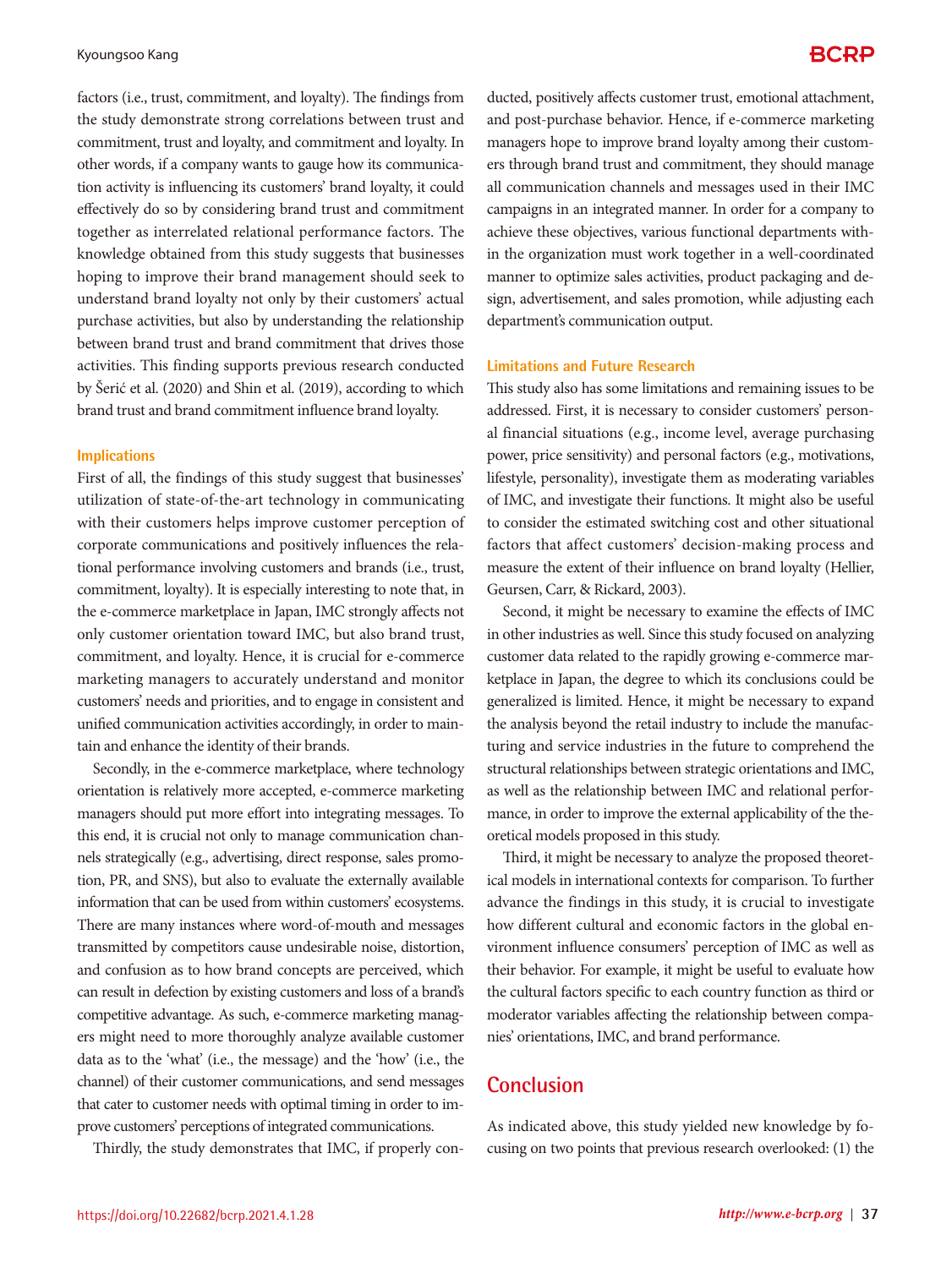influence of companies' customer orientation and technology orientation on their IMC, and (2) the effects of consumers' perceptions of companies' IMC on the relational performance between customers and brands. In particular, this study focused on the e-commerce marketplace in Japan and found positive evidence regarding how online retailers' customer orientation and technology orientation influenced their consistency across communication channels and the messages used by the retailers in their IMC, as well as a positive effect of the consistency of communication channels and messages as perceived by customers on the relational performance between customers and brands.

Another contribution of this study is its identification of companies' strategic orientations and the utilization and potential of IMC to provoke desired consumer behavior in the form of purchase activities and positive responses. In addition, while previous survey-based research on the topic mainly focused on analyzing the relationship between companies' IMC and performance factors from the perspective of corporate managers and management, the focal point of this study was companies' customer orientation and technology orientation, which are two of the orientations most visible to customers. By investigating the relationship between these orientations and IMC, this study aimed to expand the knowledge base obtained in previous research. We hope this study serves as a useful endeavor for improving the understanding of how IMC could be used to develop strong brands and provide a basis from which to advance future research on the topic.

### **Acknowledgements**

This work was supported by the Japan Society for the Promotion of Science (JSPS) KAKENHI (Grant Number 17K04020), Japan.

## **References**

- Aaker, D. A. (1991). *Managing brand equity.* New York, NY: The Free Press.
- Alden, D. L., Basil, M. D., & Deshpande, S. (2011). Communications in social marketing. In G. Hastings, C. Bryant, C., & K. Angus (Eds.), *Sage handbook on social marketing* (pp. 167-177). Thousand Oaks, CA: Sage.
- Allen, N. J., & Meyer, J. P. (1996). Affective, continuance, and normative commitment to the organization: An examination of construct validity. *Journal of Vocational Behavior, 49*(3), 252-276.
- Anderson, J. C., & Gerbing, D. W. (1988). Structural equation modeling in practice: A review and recommended two-step ap-

proach. *Psychological Bulletin, 103*(3), 411-423.

- Brownell, J., & Reynolds, D. (2002). Actions that make a difference: Strengthening the F&B purchaser-supplier partnership. *Cornell Hotel and Restaurant Administration Quarterly, 43*(6), 49-61.
- Bruhn, M., & Schnebelen, S. (2017). Integrated marketing communication: From an instrumental to a customer-centric perspective. *European Journal of Marketing, 51*(3), 464-489.
- Buchanan-Oliver, M., & Fitzgerald, E. M. (2016). Industry and agency views of social media: Issues implementing dialogic communication. *Journal of Marketing Communications, 22*(4), 437-454.
- Butkouskaya, V., Llonch Andreu, J., Alarcón del Amo, M. D. C. (2017). IMC customer-based perception: Strategic antecedents and consequences on post-purchase customer behaviour. *Proceedings of the XXIX Congreso de Marketing AEMARK* (pp. 277- 296). Sevilla, Spain.
- Carmines, E. G., & Zeller, R. A. (1979). *Reliability and validity assessment.* Newbury Park, CA: Sage.
- Delgado-Ballester, E. (2004). Applicability of a brand trust scale across product categories: A multigroup invariance analysis. *European Journal of Marketing, 38*(5/6), 573-592.
- Dick, A. S., & Basu, K. (1994). Customer loyalty: Toward an integrated conceptual framework. *Journal of the Academy of Marketing Science, 22*(2), 99-113.
- Duncan, T., & Moriarty, S. E. (1998). A communication-based marketing model for managing relationships. *Journal of Marketing, 62*(2), 1-13.
- Falk, R. F., & Miller, N. B. (1992). *A primer for soft modeling.* Akron, OH: University of Akron Press.
- Finne, Å., & Grönroos, C. (2009). Rethinking marketing communication: From integrated marketing communication to relationship communication. *Journal of Marketing Communications, 15*(2-3), 179-195.
- Fornell, C., & Larcker, D. F. (1981). Evaluating structural equation models with unobservable variables and measurement error. *Journal of Marketing Research, 18*(1), 39-50.
- Gatignon, H., & Xuereb, J. M. (1997). Strategic orientation of the firm and new product performance. *Journal of Marketing Research, 34*(1), 77-90.
- Hair, J. F., Jr., Hult, G. T. M., Ringle, C., & Sarstedt, M. (2017). *A primer on partial least squares structural equation modeling (PLS-SEM)* (2nd ed.). Thousand Oaks, CA: Sage.
- Hellier, P. K., Geursen, G. M., Carr, R. A., & Rickard, J. A. (2003). Customer repurchase intention: A general structural equation model. *European Journal of Marketing, 37*(11/12), 1762-1800.
- Jacoby, J., & Chestnut, R. W. (1978). *Brand loyalty: Measurement and management.* New York, NY: John Wiley & Sons.
- Keller, K. L. (2009). Building strong brands in a modern marketing communications environment. *Journal of Marketing Communi-*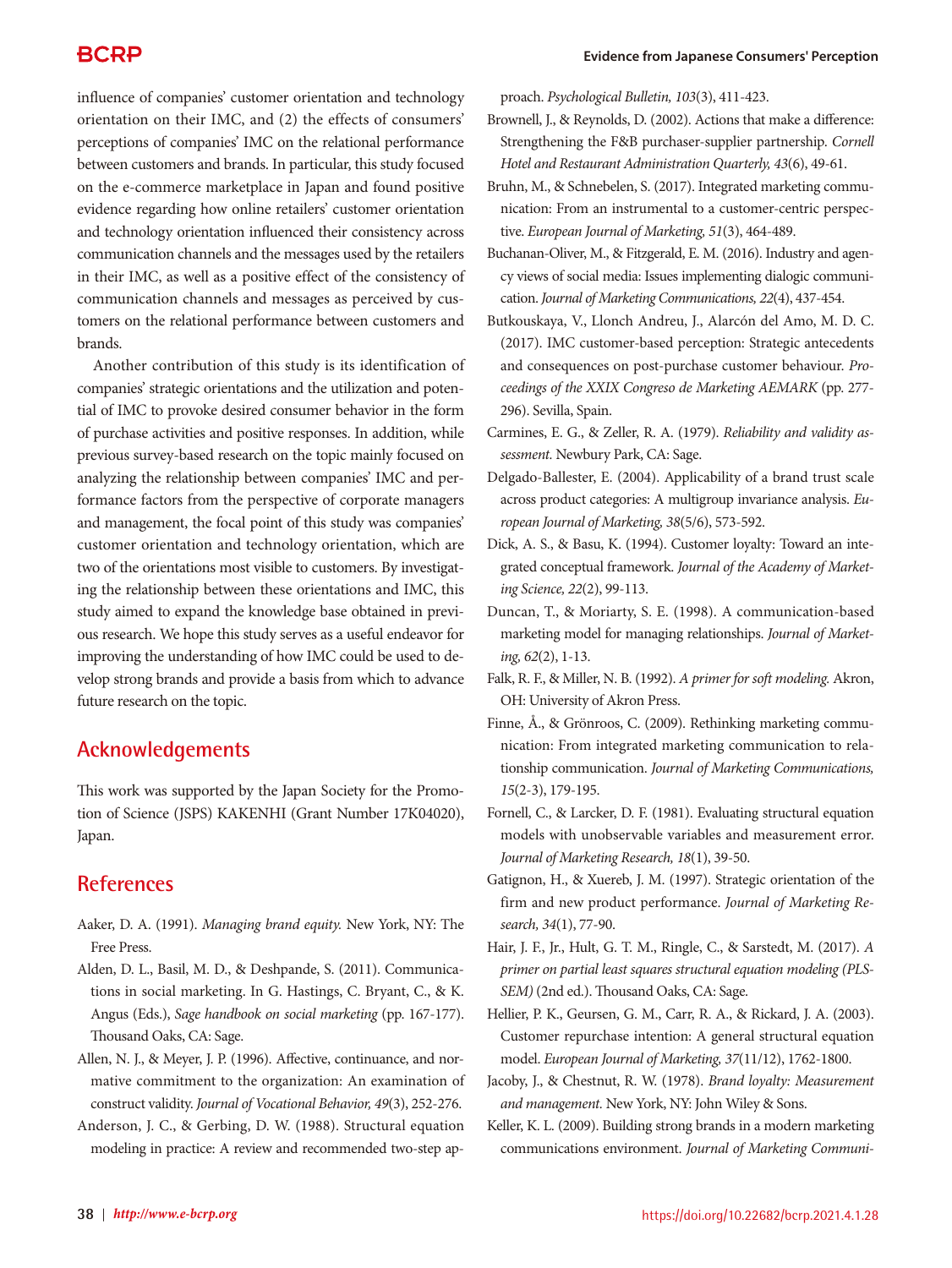*cations, 15*(2-3), 139-155.

- Kim, A. J., & Ko, E. (2012). Do social media marketing activities enhance customer equity? An empirical study of luxury fashion brand. *Journal of Business Research, 65*(10), 1480-1486.
- Kim, W. G., Han, J. S., & Lee, E. (2001). Effects of relationship marketing on repeat purchase and word of mouth. *Journal of Hospitality* & *Tourism Research, 25*(3), 272-288.
- Kim, W. G., & Kim, H. B. (2004). Measuring customer-based restaurant brand equity: Investigating the relationship between brand equity and firms' performance. *Cornell Hotel and Restaurant Administration Quarterly, 45*(2), 115-131.
- Kliatchko, J. (2008). Revisiting the IMC construct: A revised definition and four pillars. *International Journal of Advertising, 27*(1), 133-160.
- Kohli, A. K., & Jaworski, B. J. (1990). Market orientation: The construct, research propositions, and managerial implications. *Journal of Marketing, 54*, 1-18.
- Lastovicka, J. L., & Gardner, D. M. (1977). Components of involvement. In J. C. Maloney, & B. Silverman (Eds.), *Attitude research plays for high stakes* (pp. 53-73). Chicago, IL: American Marketing Association.
- Lee, D. H., & Park, C. W. (2007). Conceptualization and measurement of multidimensionality of integrated marketing communications. *Journal of Advertising Research, 47*(3), 222-236.
- Leeman, D., & Reynolds, D. (2012). Trust and outsourcing: Do perceptions of trust influence the retention of outsourcing providers in the hospitality industry? *International Journal of Hospitality Management, 31*(2), 601-608.
- Luxton, S., Reid, M., & Mavondo, F. (2015). Integrated marketing communication capability and brand performance. *Journal of Advertising, 44*(1), 37-46.
- Luxton, S., Reid, M., & Mavondo, F. (2017). IMC capability: Antecedents and implications for brand performance. *European Journal of Marketing, 51*(3), 421-444.
- MacKinnon, D. P., Lockwood, C. M., & Williams, J. (2004). Confidence limits for the indirect effect: Distribution of the product and resampling methods. *Multivariate Behavioral Research, 39*(1), 99-128.
- Mattila, A. S. (2006). How affective commitment boosts guest loyalty (and promotes frequent-guest programs). *Cornell Hotel and Restaurant Administration Quarterly, 47*(2), 174-181.
- Melewar, T. C., Foroudi, P., Gupta, S., Kitchen, P. J., & Foroudi, M. M. (2017). Integrating identity, strategy and communications for trust, loyalty and commitment. *European Journal of Marketing, 51*(3), 572-604.
- Mihart, C. (2012). Impact of integrated marketing communication on consumer behaviour: Effects on consumer decision-making process. *International Journal of Marketing Studies, 4*(2), 121-129.
- Morgan, R. M., & Hunt, S. D. (1994). The commitment-trust theory of relationship marketing. *Journal of Marketing, 58*(3), 20-38.
- Mukherjee, A., & Nath, P. (2007). Role of electronic trust in online retailing: A re-examination of the commitment-trust theory. *European Journal of Marketing, 41*(9/10), 1173-1202.
- Mulhern, F. (2009). Integrated marketing communications: From media channels to digital connectivity. *Journal of Marketing Communications, 15*(2-3), 85-101.
- Narver, J. C., & Slater, S. F. (1990). The effect of a market orientation on business profitability. *Journal of Marketing, 54*(4), 20-35.
- Ndubisi, N. O., Malhotra, N. K., & Wah, C. K. (2009). Relationship marketing, customer satisfaction and loyalty: A theoretical and empirical analysis from an Asian perspective. *Journal of International Consumer Marketing, 21*(1), 5–16.
- Nunnally, J. C. (1978). *Psychometric theory* (2nd ed.). New York, NY: McGraw-Hill.
- Oliver, R. L. (1980). A cognitive model of the antecedents and consequences of satisfaction decisions. *Journal of Marketing Research, 17*(4), 460-469.
- Oliver, R. L. (1999). Whence consumer loyalty? *Journal of Marketing, 63*(4 suppl 1), 33-44.
- Peltier, J. W., Zahay, D., & Lehmann, D. R. (2013). Organizational learning and CRM success: A model for linking organizational practices, customer data quality, and performance. *Journal of Interactive Marketing, 27*(1), 1-13.
- Porcu, L., Del Barrio-García, S., & Kitchen, P. J. (2017). Measuring integrated marketing communication by taking a broad organisational approach: The firm-wide IMC scale. *European Journal of Marketing, 51*(3), 692-718.
- Reid, M. (2005). Performance auditing of integrated marketing communication (IMC) actions and outcomes. *Journal of Advertising, 34*(4), 41-54.
- Sawaftah, D. (2020). The effectiveness of electronic integrated marketing communications on customer purchase intention of mobile service providers: The mediating role of customer trust. J*ournal of Sustainable Marketing, 1*(1), 47-61.
- Šerić, M., Gil-Saura, I., & Ruiz-Molina, M. E. (2014). How can integrated marketing communications and advanced technology influence the creation of customer-based brand equity? Evidence from the hospitality industry. *International Journal of Hospitality Management, 39*, 144-156.
- Šerić, M., Ozretić-Došen, D., & Škare, V. (2020). How can perceived consistency in marketing communications influence customer-brand relationship outcomes? *European Management Journal, 38*(2), 335-343.
- Schultz, D. E. (2016). The future of advertising or whatever we're going to call it. *Journal of Advertising, 45*(3), 276-285.
- Schultz, D. E., Kim, I., & Kang, K. (2014). Integrated marketing